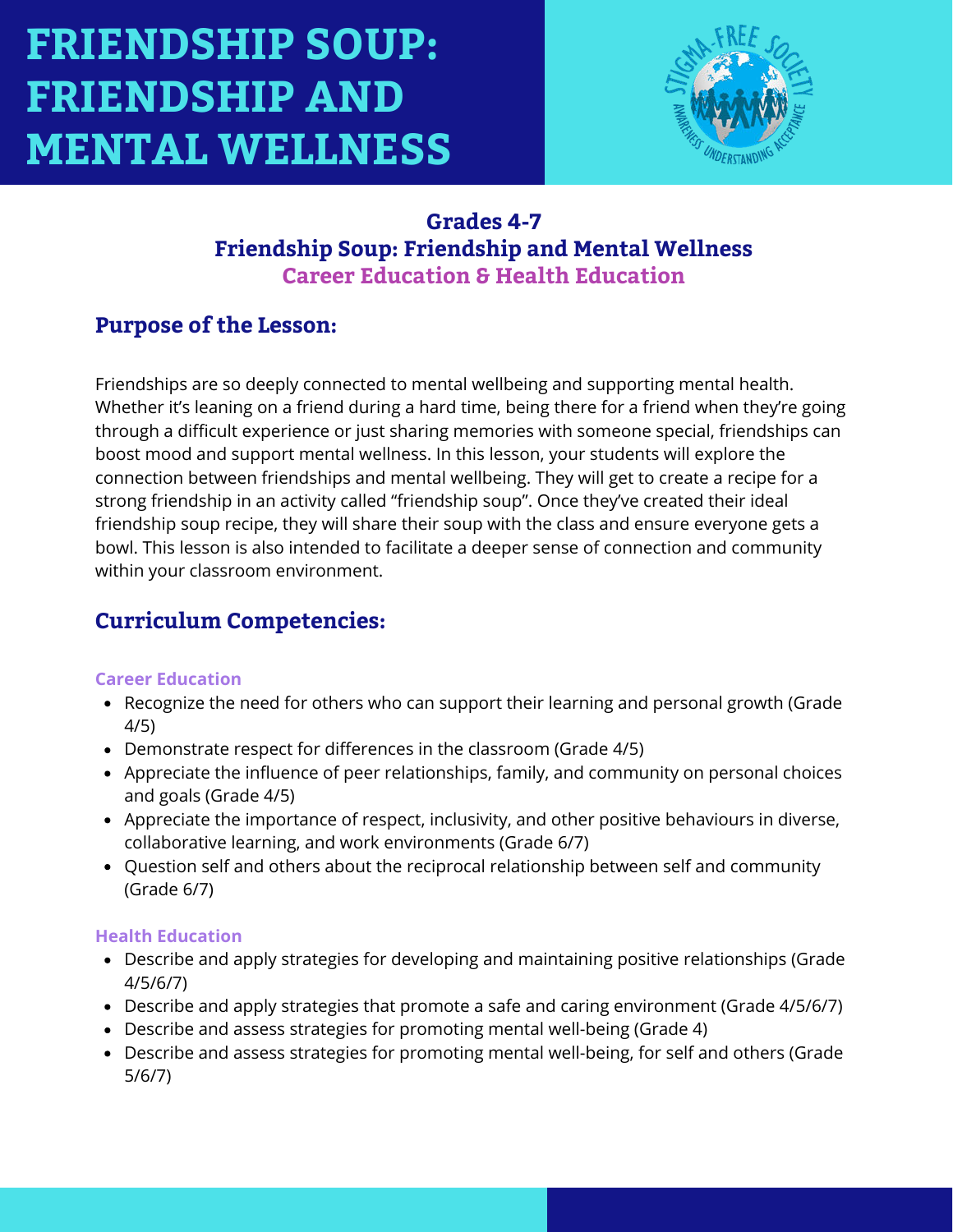

- Describe and assess strategies for managing problems related to mental well-being and substance use (Grade 4)
- Describe and assess strategies for managing problems related to mental well-being and substance use, for others (Grade 5/6/7)
- Describe factors that positively influence mental well-being and self-identity (Grade 4)

### **First Peoples Principles of Learning:**

- Learning is holistic, reflexive, reflective, experiential, and relational (focused on connectedness, on reciprocal relationships, and a sense of place).
- Learning involves recognizing the consequences of one's actions.

### **Video**

#### [Friendship Soup](https://www.youtube.com/watch?v=2wCbwpnIJsA) [-](https://www.youtube.com/watch?v=MbmLNr89L-A) **[The Ne](https://www.youtube.com/watch?v=MbmLNr89L-A)d Shows**

#### **Guiding Questions:**

- Why are friendships important?
- How can friendships support our mental wellness?
- How can friendships support the mental wellness of our friends?
- What are some things that are important to have in a friendship?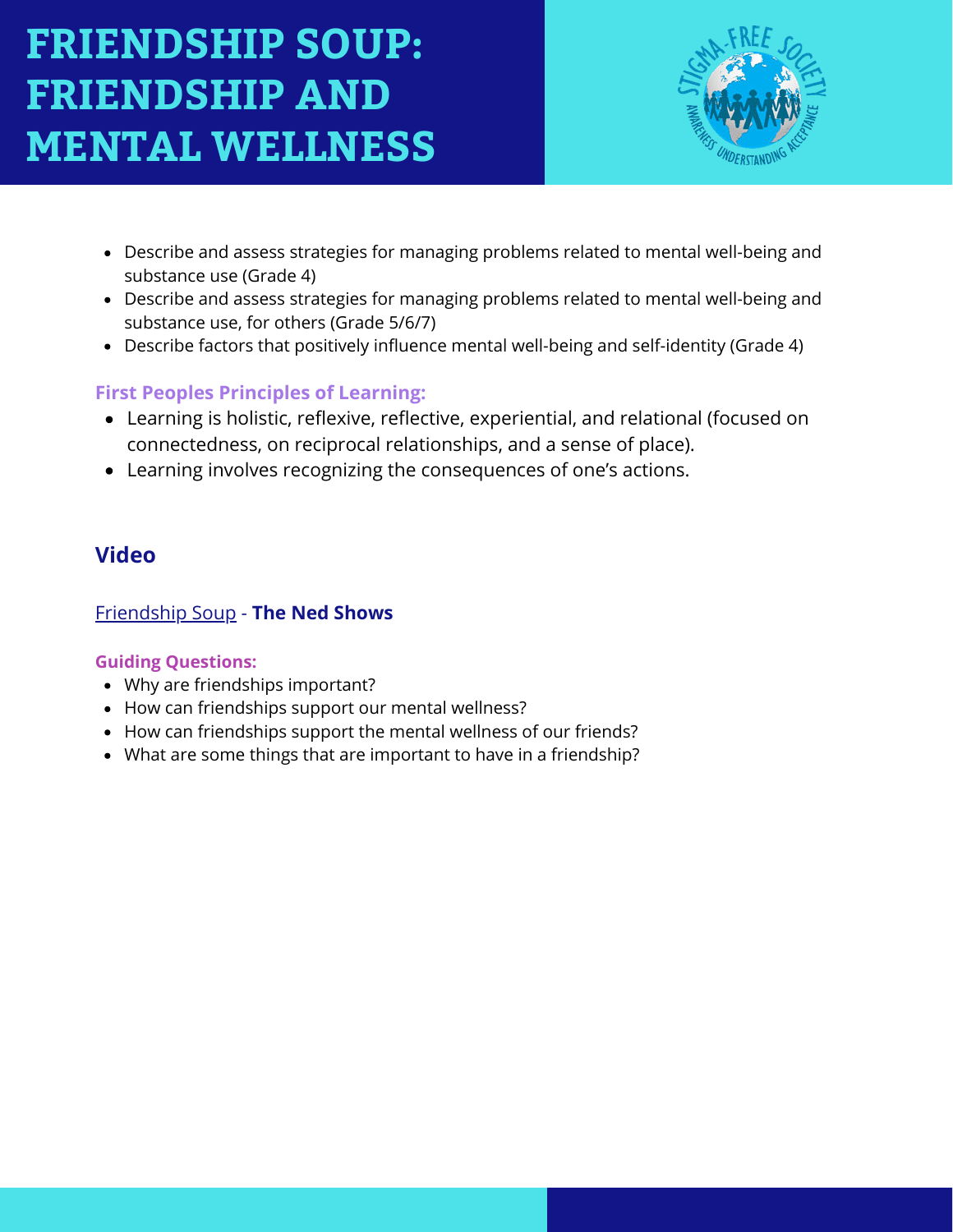

## **Step-by-Step Lesson Plan**

**Preparation:** Queue up video/set up projector

- **1. Have the students watch the video "Friendship Soup"** This can be found **[HERE](https://www.youtube.com/watch?v=H7w7yXkJTu0)**.
- **2. Pause the video and use the Guiding Questions to spark discussion.**

**3. Discuss the connection between friendship and mental wellness.** Share this information with your class:

Friends not only prevent loneliness, but they also:

- Increase your sense of belonging and purpose
- Boost your happiness and reduce your stress
- Improve your self-confidence and self-worth
- Help you cope with traumas, such as divorce, serious illness, job loss, or the death of a loved one
- Encourage you to change or avoid unhealthy lifestyle habits, such as excessive drinking or lack of exercise
- Help put your problems in context to develop a stronger sense of meaning and direction
- Increase feelings of security and help protect against stress

Ease the emotional impact of difficulties and offer new ideas about tackling them (**[Source](https://www.webmd.com/mental-health/psychological-benefits-of-friendship)**)

For all of these reasons and more, it is important for our mental wellness to cultivate and maintain strong and fulfilling friendships.

**4. Explain the curriculum connections to your students.** Have your students create their own Friendship Soup Recipe! They can use the ingredients from the video as inspiration and come up with their own ideas as well. If they need support for coming up with ideas, you can do some brainstorming as a class. Have them write down the "ingredient", the quantity of the ingredient and why that ingredient is important for them to have in their soup.